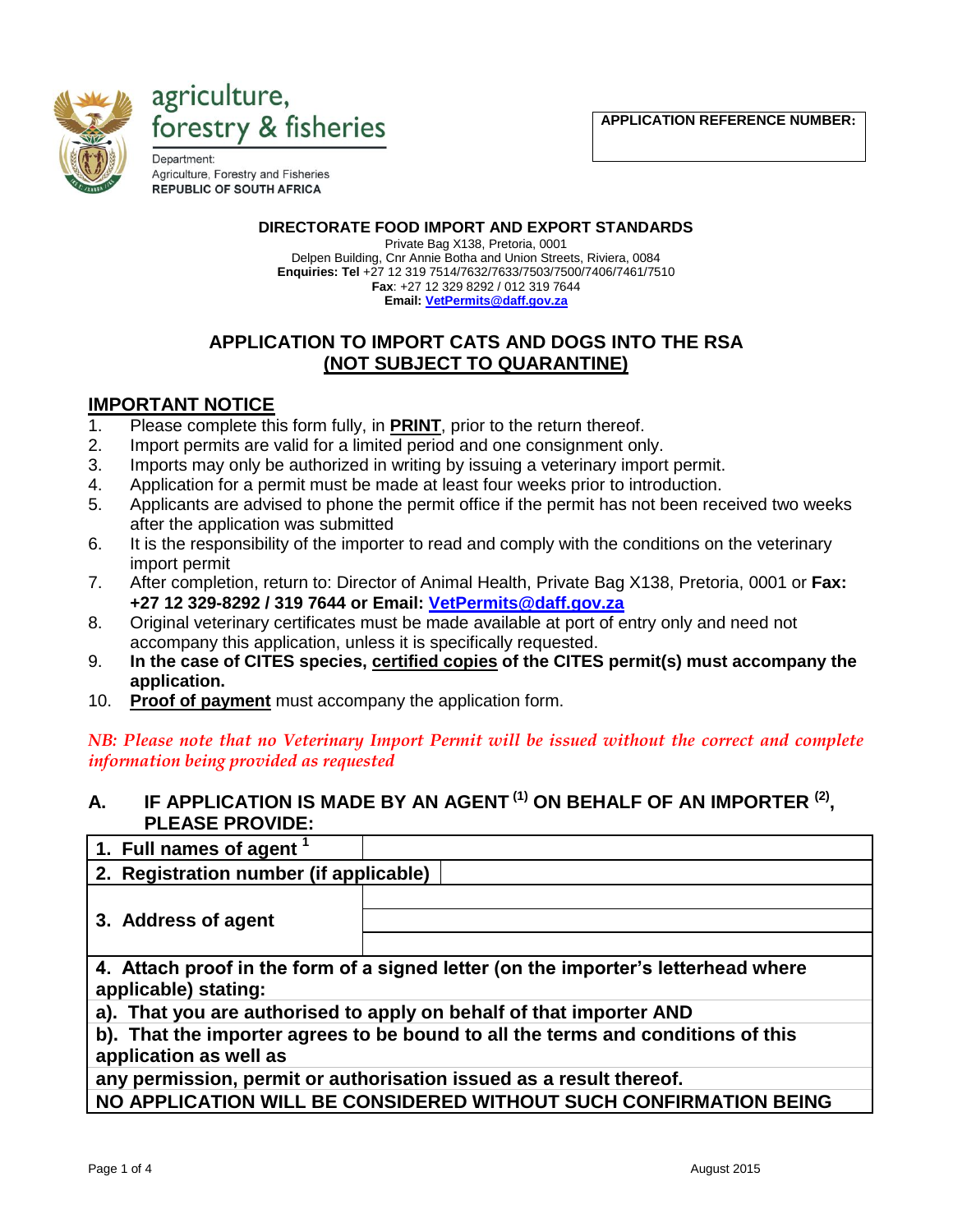# **ATTACHED**

<sup>1</sup> "<u>agent</u>" means any person/ entity acting on behalf of the importer.<br><sup>2</sup> "<u>importer</u>" (for purpose of this application) means any natural person or legal entity other than the **person filling in the form who intends to bring live animals or animal products into South Africa from abroad.**

#### **B. PERSONAL DETAILS**

| 1. Name and surname |           |  |
|---------------------|-----------|--|
| 2. Postal address   |           |  |
|                     |           |  |
|                     |           |  |
| 4. Telephone no     | 6. Fax no |  |
| 5. E-mail           |           |  |
| 7. Cellphone number |           |  |
| 8. Customs code     |           |  |

## **C. IMPORT DETAILS**

| 1. The number of and/or species                           |  |
|-----------------------------------------------------------|--|
| and/or class of animals to be                             |  |
| imported (please provide both                             |  |
| scientific names and common names                         |  |
| of animals)                                               |  |
| 2. The country and part of country of                     |  |
| origin                                                    |  |
| 3. The port or airport or place from                      |  |
| which the animal will be loaded                           |  |
| The port, airport or place in the<br>4.                   |  |
| Republic through which the animals                        |  |
| will be imported                                          |  |
| 5. Purpose for which the animals are                      |  |
| to be imported                                            |  |
| Full address<br>immediate<br>6.<br><b>of</b>              |  |
| destination in the Republic after off-                    |  |
| loading                                                   |  |
| <b>Full</b><br>final<br>7.<br>address<br><b>of</b><br>the |  |
| destination in the Republic of South                      |  |
| <b>Africa</b>                                             |  |
| The date of embarkation of the<br>8.                      |  |
| animals for the Republic - month and                      |  |
| year                                                      |  |
| 9. Port of exit from RSA when                             |  |
| intransit                                                 |  |
| 10. Final destination in case of                          |  |
| intransit movement                                        |  |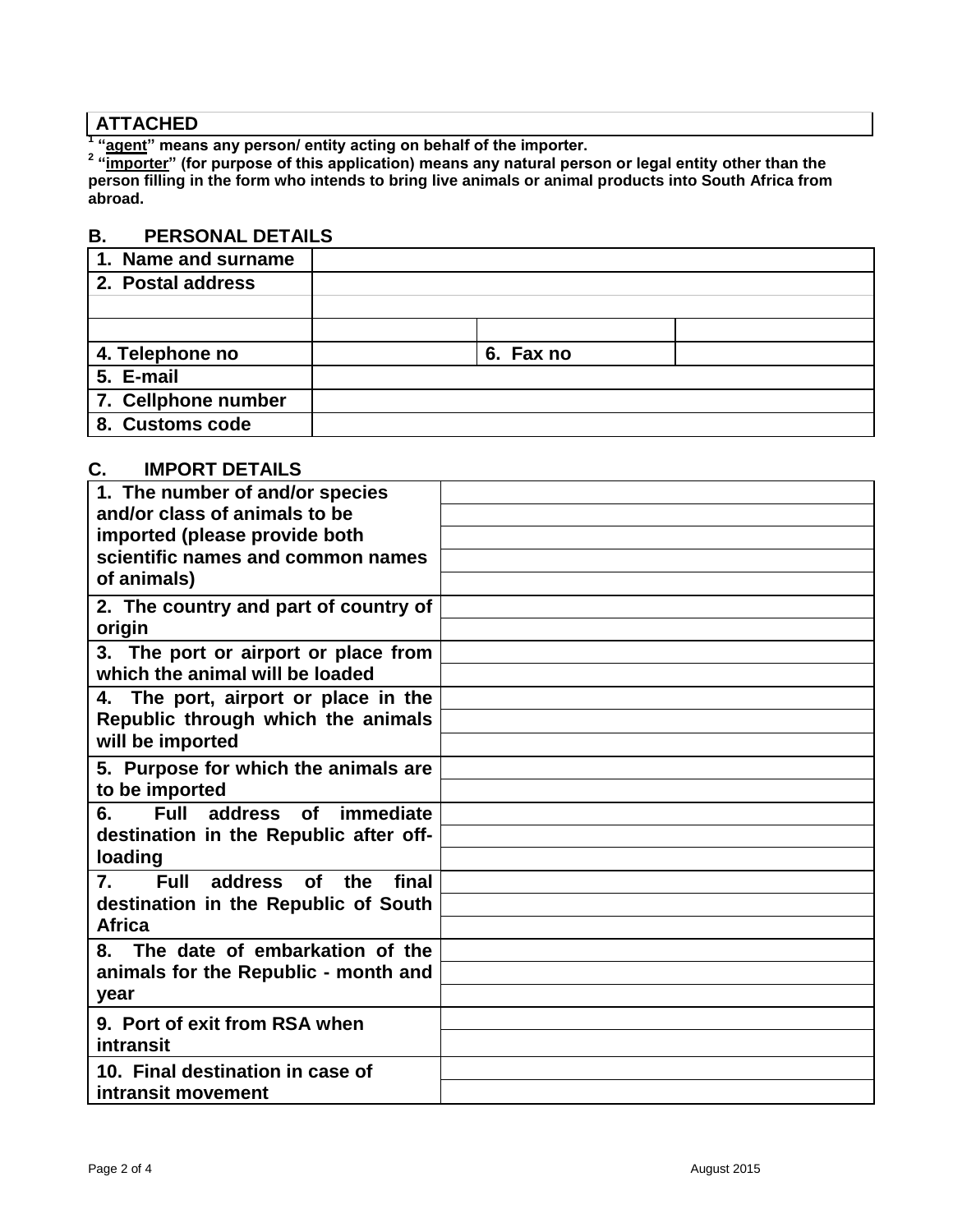#### **NO APPLICATION FOR INTRANSIT CONSIGNMENTS WILL BE CONSIDERED WITHOUT ATTACHED COPIES OF (1) FLIGHT/VESSEL/VEHICLE DETAILS TO RSA; (2) FLIGHT/VESSEL/VEHICLE DETAILS FROM RSA TO FINAL DESTINATION; AND (3) A COPY OF THE VETERINARY IMPORT PERMIT FROM THE FINAL COUNTRY OF DESTINATION.**

#### **NB: No refunds will be given, if permits are not collected**

**By attesting my signature hereto, I –**

- **a. acknowledge that I am conversant with the provisions of the Animal Diseases Act,1984 (Act 35 of 1984), and any regulations promulgated thereunder, as far as it relates to this application and anything contemplated herein\*;**
- **b. declare that what I have stated or provided in this application is correct at the time the application is made;**
- **c. understand that any false or misleading information provided may lead to my prosecution and/or other legal action taken against me;**
- **d. realise that if in the opinion of the Department I am wilfully providing false or misleading information this may be taken into consideration when considering future applications.**
- **e. The permit is not transferable and cannot be used by any other importer except the importer specified on the permit.**

| Full Names as per ID document                                                        | <b>ID</b> number |
|--------------------------------------------------------------------------------------|------------------|
| Signature of applicant                                                               | Date             |
| DO YOU WANT THE PERMITS TO BE: (Tick the correct one)<br><b>COLLECTED - Personal</b> |                  |
| COLLECTED - Courier (Importer to make arrangements)                                  |                  |
| <b>POSTED</b>                                                                        |                  |
| * For a copy of the Animal Diseases Act, 1984 (Act 35 of 1984) visit:                |                  |

**<http://www.daff.gov.za/> → Branches → Agricultural Production, Health & Food Safety → Animal Health → Import/Export→ Legislation → Animal Diseases Act (with all amendments) → The Animal Diseases Act (Act 35 of 1984) (6MB)**

**Please refer to the information document on the importing animals and animal** 

**products into the RSA for details on the permit fee.**